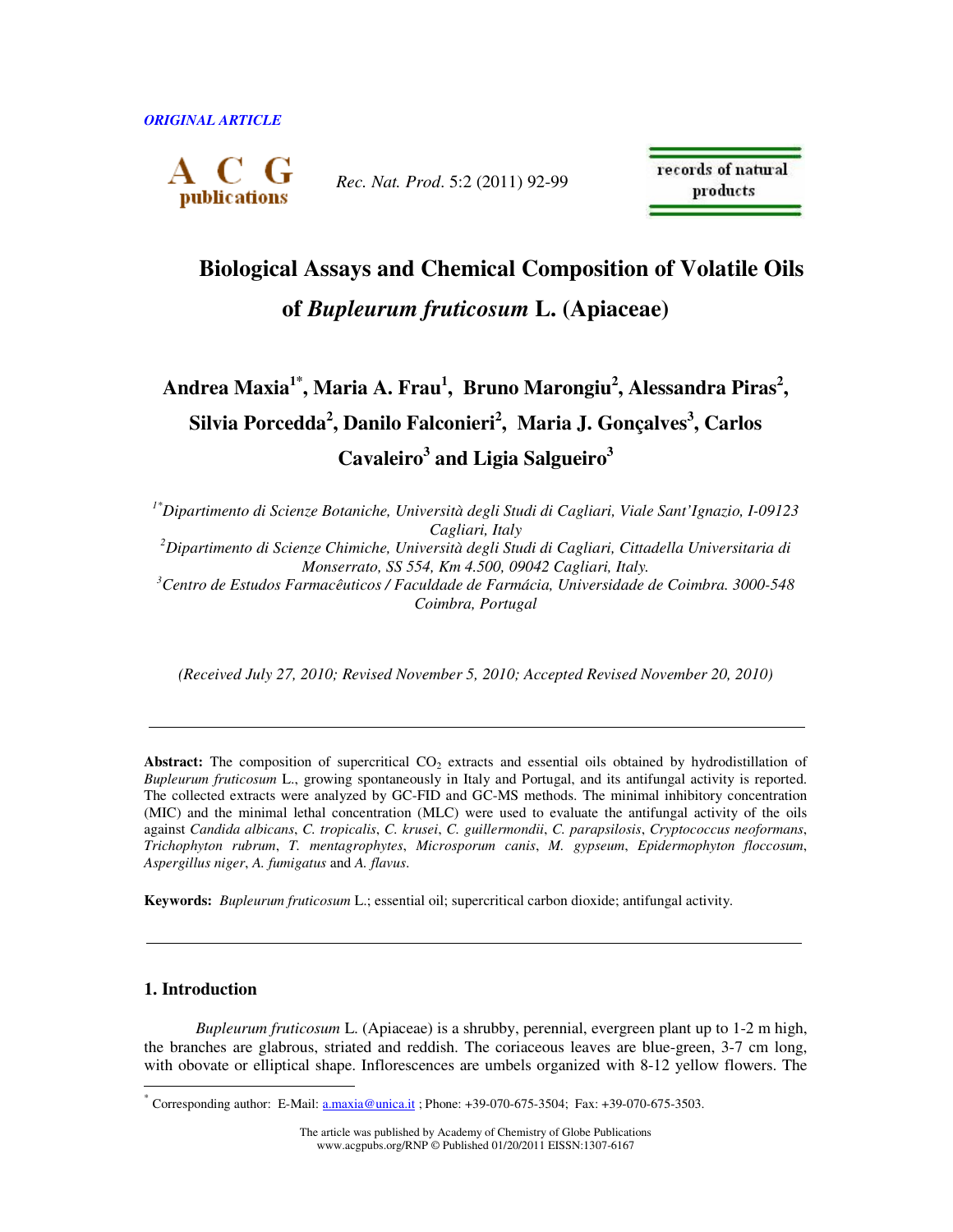fruit is a diachene. It is found throughout in the northern hemisphere, in Asia, in North America and in Europe, particularly in the Mediterranean regions [1]. The bloom period is from the end of May to August [2]. This plant has a quite unpleasant aroma as does the aerial part contains the aromatic compounds in great abundance. On the contrary, the fragrant and tasty fruits, which reminds one fennel, has been used as a spice [3]. Animals are repelled by this shrub, probably due to the presence of essential oils in branches and leaves [3]. In the south-western of Sardinia (Italy), the decoction of roots and stems is used as antirheumatic [4].

Essential oils obtained from plants collected in several origins were investigated. Manunta et al. [5] identified 22 constituents in the oil obtained from both the branch and leaf oils of *B. fruticosum*, grown in the Botanical Garden of the University of Urbino. They characterized the presence of γterpinene (48.6%),  $\alpha$ -phellandrene (12.2%) and sabinene (12.0%) in the stems oil, while sabinene (39.7%) and β*-*phellandrene (38.7%) are the main compounds in the leaves oil. Giamperi et al.[6] analysed the essential oil from the epigean parts of *B. fruticosum*, harvested in Cirenaica (Libya); the oil was found to be rich in  $\beta$ -phellandrene (49.3%) and  $\alpha$ -pinene (15.3%). Recently, Dugo et al.[7] analyzed the essential oil of Sicilian *B. fruticosum* leaves, which was rich in α*-*pinene (21.7%), βphellandrene (21.3%) and β*-*pinene (13.2%). Otherwise, β*-*phellandrene (67.7%) and sabinene (9.3%) were the major components of *B. fruticosum* from Corsica [8]. The antispasmodic and antiinflammatory activities were also reported for *B. fruticosum* oil [9].

The aim of this work was to investigate, for the first time, the volatile extracts of *B. fruticosum* obtained by supercritical  $CO<sub>2</sub>$  extraction. To our knowledge, despite some works published with the essential oils of *Bupleurum* sp.pl., this is the first report on the volatile oils of *B. fruticosum* growing spontaneously in Portugal and in Sardinia as well as their antifungal activity.

# **2. Materials and Methods**

#### *2.1. Plant Material*

Aerial parts of *Bupleurum fruticosum* L. was collected during three different vegetative phases of the plants, before flowering (sample 1), during flowering (samples 2, 4) and during fruiting (samples 3, 5). The collection was made from two different sites: Cerca de Santa Comba (Central Portugal) (samples 4, 5) and Baunei (Central-eastern of Sardinia Island, Italy) (samples 1, 2, 3). Voucher specimens (numbers: LS355; 590) were deposited at the Herbarium of the Laboratory of Pharmacognosy (Faculty of Pharmacy, University of Coimbra, 300-548 Coimbra) and at the Herbarium CAG-Università di Cagliari (Viale S. Ignazio 13, 09123 Cagliari) respectively.

Vegetal material was air-dried in a hot air-drier at 40  $^{\circ}$ C with forced ventilation for two days. Before utilization, matter was ground with a Malavasi mill (Bologna, Italy) taking care to avoid overheating.

# *2.2. SFE apparatus*

Supercritical  $CO<sub>2</sub>$  extractions were performed according Marongiu et al. [10] in a laboratory apparatus, equipped with a 320 cm<sup>3</sup> extraction vessel and two separator vessels of 300 and 200 cm<sup>3</sup> respectively, connected in series. Experiments were carried out at different conditions in the extraction section. In the first separator the temperature was set at -10 °C and the pressure at the same value as the extraction section. The second separator was set at 15 bar and 10 °C. Extraction was carried out in a semi batch mode: batch charging of vegetable matter and continuous flow solvent. About 180 g of material were charged in each run.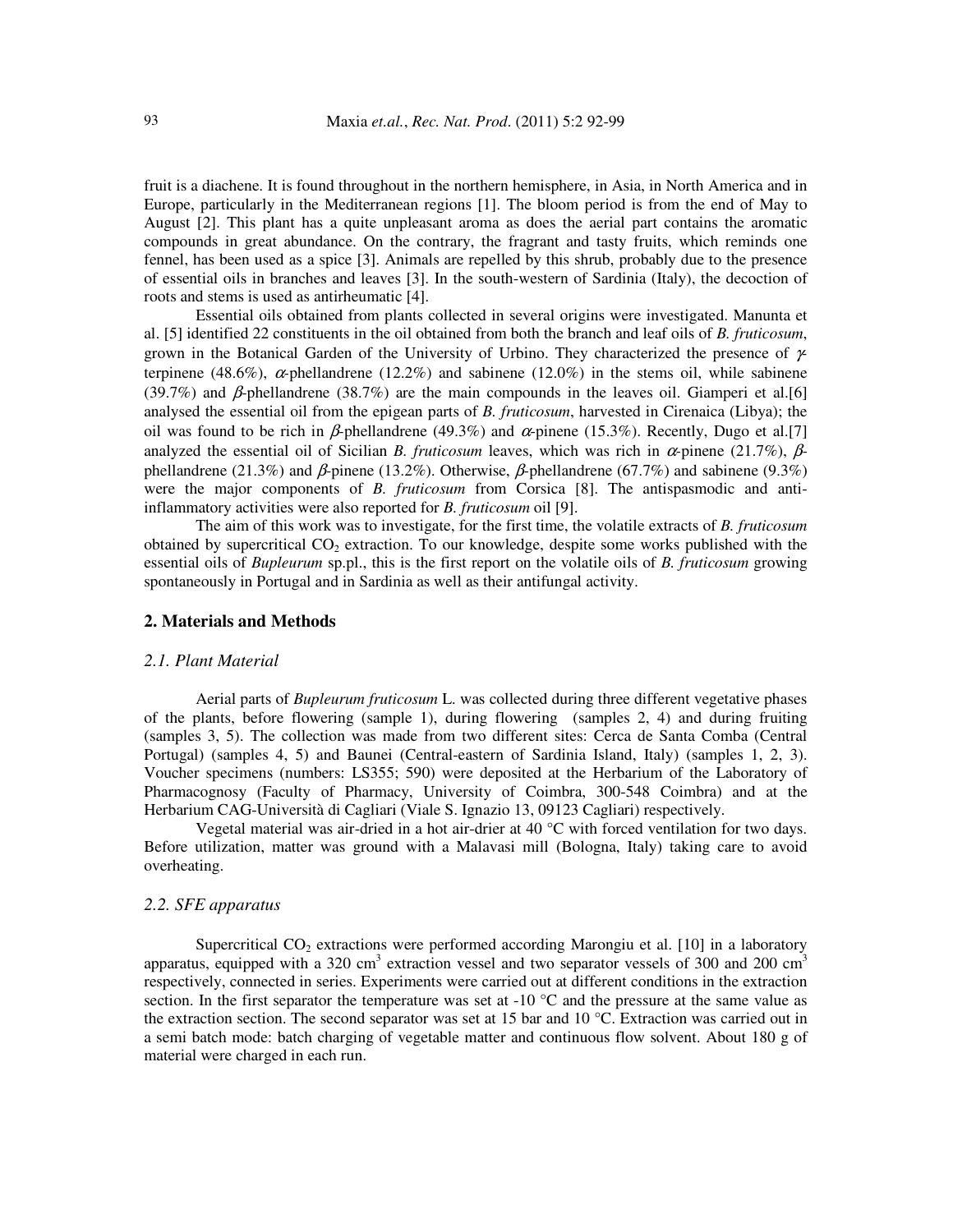### *2.3. Hydrodistillation*

Hydrodistillation (HD) was performed for three hours in a circulatory Clevenger-type apparatus up to exhaustion of the oil contained in the matrix, according to the procedure described in the European Pharmacopoeia [11].

# *2.4. GC and GC/MS analysis*

Analysis of volatile oil was carried out by gas chromatography (GC) and by gas chromatography-mass spectrometry (GC-MS).

Analytical GC was carried out in a Hewlett Packard 6890 (Agilent Technologies, Palo Alto, CA, USA) gas chromatograph with HP GC ChemStation Rev. A.05.04 data handling system, equipped with a single injector and two flame ionization detectors (FID). A graphpak divider (Agilent Technologies, Part Number 5021-7148) was used for simultaneous sampling to two Supelco (Supelco Inc., Bellefont, PA, USA) fused silica capillary columns with different stationary phases: SPB-1 (polydimethylsiloxane 30 m  $\times$  0.20 mm i.d., film thickness 0.20 µm), and SupelcoWax 10 (polyethyleneglycol 30 m  $\times$  0.20 mm i.d., film thickness 0.20  $\mu$ m). Oven temperature was settled at 70 <sup>o</sup>C, raising at 3 <sup>o</sup>C.min<sup>-1</sup> to 220 <sup>o</sup>C and then held 15 min at 220 <sup>o</sup>C; injector temperature: 250 <sup>o</sup>C; carrier gas: helium, adjusted to a linear velocity of 30 cm/s; splitting ratio 1:40; detectors temperature:  $250 °C$ .

GC-MS analyses were carried out in a Hewlett Packard 6890 gas chromatograph fitted with a HP1 fused silica column (polydimethylsiloxane 30 m  $\times$  0.25 mm i.d., film thickness 0.25 µm), interfaced with an Hewlett Packard mass selective detector 5973 (Agilent Technologies) operated by HP Enhanced ChemStation software, version A.03.00. GC parameters as above; interface temperature: 250 ºC; MS source temperature: 230 ºC; MS quadrupole temperature: 150 ºC; ionization energy: 70 eV; ionization current: 60 µA; scan range: 35-350 u; scans/sec: 4.51.

The identity of the components was assigned by comparison of mass spectra and retention indices for two different chromatographic stationary phases calculated by linear interpolation to the retention of a series of *n*-alkanes. Experimental data were compared with corresponding data of reference oils and commercial available standards banked at a home-made library or from literature data [12, 13]. Percentages of individual components were calculated based on GC peak areas without FID response factor correction.

### *2.5. Antifungal strains*

Antifungal activity of the essential oils obtained during the fruiting phase of the plants collected in Portugal (sample A) and Italy (sample B) were evaluated against yeasts, dermatophyte and *Aspergillus* strains: two clinical *Candida* strains isolated from recurrent cases of vulvovaginal candidosis (*C. krusei* H9, *C. guillermondii* MAT23), three type strains from the American Type Culture Collection (*Candida albicans* ATCC 10231, *C. tropicalis* ATCC 13803, *C. parapsilosis* ATCC 90018) and one type strain from the Colección Española de Cultivos Tipo (*Cryptococcus neoformans* CECT 1078); three dermatophyte clinical strains isolated from nails and skin (*Epidermophyton floccosum* FF9, *Trichophyton mentagrophytes* FF7, *Microsporum canis* FF1) and two type strains from the Colección Española de Cultivos Tipo (*Trichophyton rubrum* CECT 2794, *M. gypseum* CECT 2908); and one *Aspergillus* clinical strain isolated from bronchial secretions (*A. flavus* F44) and two type strains from the American Type Culture Collection (*Aspergillus niger* ATCC 16404, *A. fumigatus* ATCC 46645).

The fungal isolates were identified by standard microbiology methods and stored on Sabouraud broth with glycerol at  $-70$  °C. Prior to antifungal susceptibility testing, each isolate was inoculated on Sabouraud agar to ensure optimal growth characteristics and purity.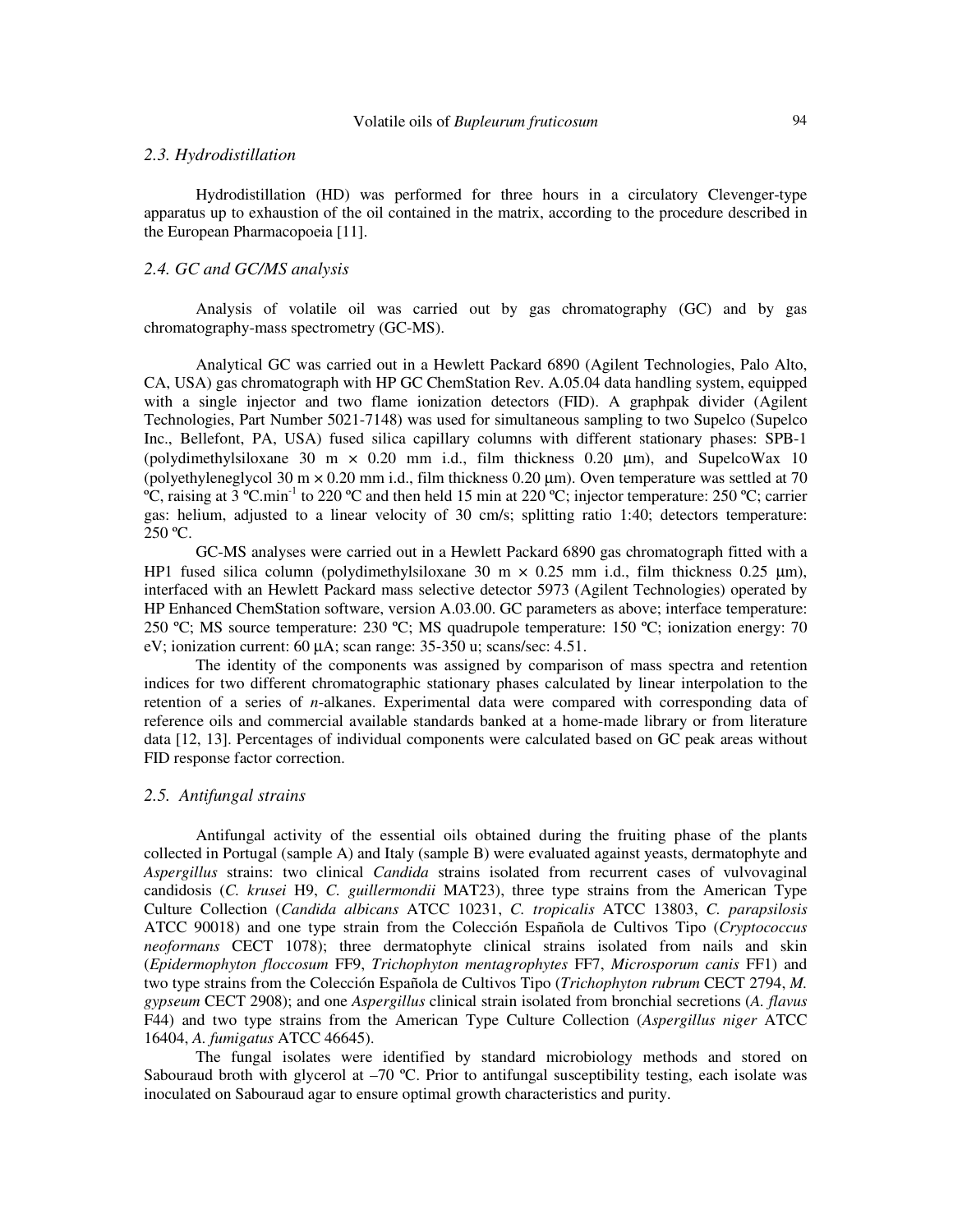# *2.6. Antifungal activity*

A macrodilution broth method was used to determine the Minimal Inhibitory Concentrations (MIC) and Minimal Lethal Concentrations (MLC), according to Clinical and Laboratory Standards Institute (CLSI, formerly NCCLS) references documents M27-A3 [14], M27-S3 [15] and M38-A2 [16] for yeasts and filamentous fungi, respectively.

The serial doubling dilution of each oil was prepared in dimethyl sulfoxide (DMSO), with concentrations ranging from 0.16 to 20  $\mu L$ /mL. Final concentration of DMSO never exceeded 2%. Recent cultures of each strain were used to prepare the cell suspension adjusted to  $1-2x10^3$  cells per mL for yeasts and  $1-2x10^4$  cells per mL for filamentous fungi. The concentration of cells was confirmed by viable count on Sabouraud agar. The test tubes were incubated aerobically at 35ºC for 48h/72h (*Candida* spp. and *Aspergillus* spp./*Cryptococcus neoformans*) and at 30ºC for 7 days (dermatophytes) and MICs, were determined. To evaluate MLC, aliquots (20 µL) of broth were taken from each negative tube after MIC reading, and cultured in Sabouraud dextrose agar plates. Plates were then incubated for 48 h at 35ºC (*Candida* spp. and *Aspergillus* spp.), 72h for *Cryptococcus neoformans* and 7 days at 30ºC (dermatophytes). In addition, two reference antifungal compounds, amphotericin B (Fluka) and fluconazole (Pfizer) were used to control the sensitivity of tested microorganisms. All tests were performed in RPMI medium. For each strain tested, the grow conditions and the sterility of the medium were checked in two control tubes. The innocuity of the DMSO was also checked at the highest tested concentration. All experiments were performed in triplicate and repeated if the results differed.

#### **3. Results and Discussion**

The oil were analyzed by GC and GC-MS and the qualitative and quantitative compositions are presented in Tables 1 and 2, where compounds are listed in order of their elution on a polydimethylsiloxane column.

All the essential oils obtained by hydrodistillation from the Italian *B. fruticosum* were characterized by high content of  $\beta$ -phellandrene, 71.4%-57.8%, and sabinene, 13.9%-12.1%.

The essential oils composition obtained from Sardinian species in different vegetative phases has shown significant quantitative variations: β-phellandrene increased from 57.8% to 71.4% and sabinene from 12.1% to 13.9%. The other components did not show large variations before, during and after the flowering period.

The chemical composition of Portuguese *B. fruticosum* is quite different from those of the Italian one.  $\alpha$ -Pinene and  $\beta$ -pinene represent more than 70% of the total oil. Their contents were almost constant through the life-cycle stages, although the amount of  $\alpha$ -pinene ranged from 37.3% in flowering phase to 42.7% in fruiting phase. β-Phellandrene and (E)-β-ocimene varied in the opposite direction, their content was higher in flowering period than in fruiting one.

The results showed that the Sardinian and Portuguese *B. fruticosum* belong to different chemotypes. The chemical composition of the Sardinian oil is very similar to the oils obtained from other *B. fruticosum* growing in the Mediterranean basin. Data reported earlier [5, 6, 8] reveals that βphellandrene and sabinene were the main constituent of the essential oil from *B. fruticosum* gathered in Marches, Libya and Corsica. Instead, Portuguese sample could be included in the chemotype  $\alpha$ pinene/β-pinene previously referred by Lorente et al. [9] for plants collected in Spain.

Concerning the volatile extracts obtained by supercritical  $CO<sub>2</sub>$ , no data are available in literature. *Bupleurum fruticosum* L. SFE extracts yields 0.1%-2.7%. The highest yield was found during the fruiting period: 2.7% Sardinian sample and 1.1% Portuguese sample.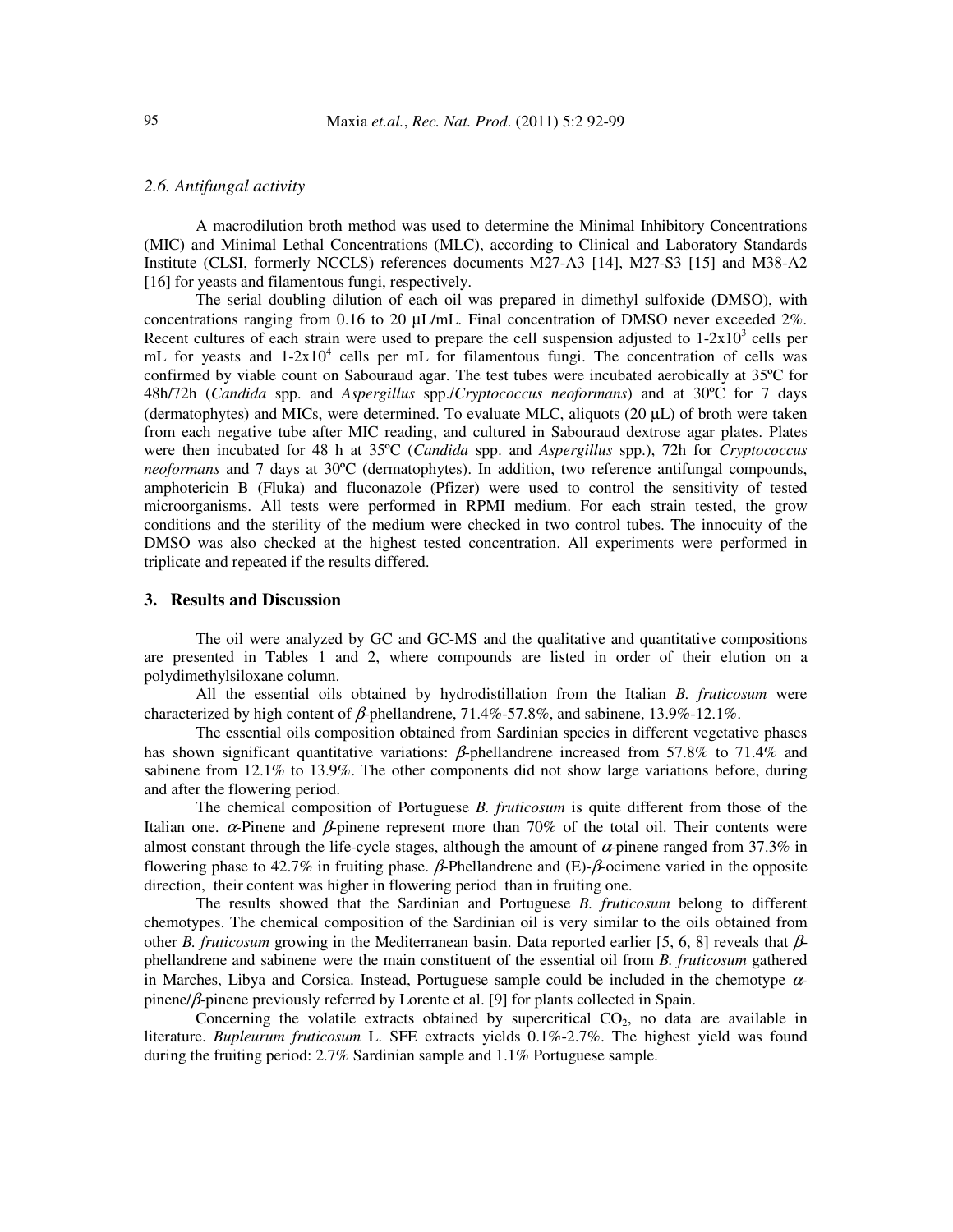| RI<br>$(SPB-1)$ | RI<br>$(Super W-10)$                      | Compound                     | $\mathbf{1}$             | $\boldsymbol{2}$             | $\mathbf{3}$              | $\overline{\mathbf{4}}$  | 5                           |
|-----------------|-------------------------------------------|------------------------------|--------------------------|------------------------------|---------------------------|--------------------------|-----------------------------|
| 924             | 1029                                      | $\alpha$ -Thujene            | $\blacksquare$           | $\overline{\phantom{a}}$     | $\overline{\phantom{a}}$  | 1.3                      | $\frac{1}{2}$               |
| 932             | 1028                                      | $\alpha$ -Pinene             | 1.4                      | 1.5                          | 1.4                       | 37.3                     | 42.7                        |
| 945             | 1074                                      | Camphene                     | 0.1                      | $\mathcal{L}_{\mathcal{A}}$  | 0.1                       | 1.1                      | 1.0                         |
| 967             | 1125                                      | Sabinene                     | 12.1                     | 12.2                         | 13.9                      | 1.0                      | 2.5                         |
| 973             | 1117                                      | $\beta$ -Pinene              | 0.1                      | $\blacksquare$               | $\overline{\phantom{a}}$  | 33.0                     | 33.5                        |
| 982             | 1159                                      | Myrcene                      | 1.8                      | 2.2                          | 2.4                       | 2.0                      | 1.6                         |
| 1000            | 1169                                      | $\alpha$ -Phellandrene       | 1.0                      | 1.2                          | 1.7                       | 0.1                      | 0.1                         |
| 1014            | 1271                                      | p-Cymene                     | 1.7                      | 0.9                          | 0.7                       | 2.7                      | 2.7                         |
| 1014            | 1183                                      | $\alpha$ -Terpinene          | $\frac{1}{2}$            | 0.1                          | 0.2                       | $\mathbf t$              | 0.1                         |
| 1024            | 1231                                      |                              | $\overline{\phantom{a}}$ | 0.9                          | $\blacksquare$            | 1.0                      | $\overline{\phantom{a}}$    |
|                 |                                           | $(Z)$ - $\beta$ -Ocimene     |                          | 68.5                         | 71.4                      |                          | 6.2                         |
| 1024            | 1215                                      | β-Phellandrene               | 57.8                     |                              |                           | 7.8                      |                             |
| 1037            | 1246                                      | $(E)$ - $\beta$ -Ocimene     | 0.3                      | $\frac{1}{2}$                | 0.5                       | 4.7                      | 3.5                         |
| 1049            | 1246                                      | $\gamma$ -Terpinene          | 0.4                      | $\frac{1}{2}$                | 0.5                       | 1.7                      | 1.4                         |
| 1053            | 1455                                      | trans-Sabinene hydrate       | 0.4                      | $\frac{1}{2}$                | $\overline{\phantom{0}}$  | $\overline{\phantom{a}}$ | $\overline{\phantom{a}}$    |
| 1080            | 1284                                      | Terpinolene                  | 0.1                      | $\overline{\phantom{0}}$     | $\frac{1}{2}$             | 0.2                      | 0.1                         |
| 1084            | 1553                                      | cis-Sabinene hydrate         | 0.4                      | $\overline{\phantom{0}}$     | $\overline{\phantom{a}}$  | $\overline{\phantom{0}}$ | $\overline{\phantom{a}}$    |
| 1084            | 1539                                      | Linalool                     | t                        | $\overline{a}$               | 0.4                       | $\overline{\phantom{0}}$ | $\overline{\phantom{a}}$    |
| 1123            | 1644                                      | cis-Verbenol                 | $\overline{a}$           | $\overline{\phantom{0}}$     | $\overline{\phantom{a}}$  | 0.2                      | 0.1                         |
| 1123            | 1643                                      | trans-Pinocarveol            | $\blacksquare$           | $\overline{a}$               | $\overline{a}$            | $\overline{\phantom{0}}$ | 0.1                         |
| 1154            | 1660                                      | Cryptone                     | 4.3                      | 2.0                          | $\blacksquare$            | t                        | $\mathcal{L}_{\mathcal{A}}$ |
| 1160            | 1592                                      | Terpinen-4-ol                | 0.7                      | $\frac{1}{2}$                | 0.5                       | $\overline{\phantom{a}}$ | 0.8                         |
| 1160            | 1622                                      | Myrtenal                     | $\blacksquare$           |                              | $\overline{a}$            | 0.2                      | 0.1                         |
| 1174            | 1667                                      | Estragol                     | 0.2                      | $\overline{a}$               | $\overline{a}$            | t                        | $\overline{\phantom{0}}$    |
| 1174            | 1672                                      | cis-Piperitol                | 0.2                      |                              | $\overline{a}$            | $\overline{a}$           | $\frac{1}{2}$               |
| 1193            | 1823                                      | trans-Carveol                | 0.6                      |                              | $\overline{a}$            | $\overline{a}$           | $\overline{\phantom{0}}$    |
| 1211            | 1770                                      | Cuminal                      | 0.6                      |                              | $\overline{a}$            | $\overline{a}$           | $\overline{\phantom{a}}$    |
| 1226            | 1423                                      | Hexyl-2-methyl butirate      | $\equiv$                 |                              | $\overline{a}$            | 0.6                      |                             |
| 1226            | 1600                                      | Carvacrol methyl ether       | $\overline{\phantom{a}}$ |                              | $\overline{a}$            | 0.7                      |                             |
| 1236            | 1836                                      | Geraniol                     | 0.6                      | $\overline{a}$               | $\overline{a}$            | $\overline{a}$           |                             |
| 1247            | 1709                                      | Phellandral                  | 1.4                      | $\overline{\phantom{0}}$     | 0.1                       | $\overline{a}$           | $\overline{\phantom{0}}$    |
| 1258            | 1752                                      | Decanol                      | 2.4                      | $\overline{a}$               | $\overline{\phantom{0}}$  | $\overline{a}$           | $\overline{\phantom{a}}$    |
| 1281            | 2200                                      | Carvacrol                    | 1.5                      | $\overline{a}$               | $\overline{a}$            |                          |                             |
| 1360            | 1741                                      | Geranyl acetate              | 3.0                      | $\overline{\phantom{a}}$     | $\overline{a}$            | $\overline{a}$           | $\overline{a}$              |
| 1370            | 2002                                      | Methyl eugenol               | 2.6                      | 2.8                          | $\frac{1}{2}$             | $\overline{a}$           | $\overline{a}$              |
| 1371            | 1490                                      | $\alpha$ -Copaene            | t                        | $\overline{a}$               | 1.5                       | 0.1                      | t                           |
| 1416            | 1593                                      | (E)-Caryophyllene            | $\overline{a}$           | $\overline{\phantom{0}}$     | $\overline{\phantom{0}}$  | 0.5                      | $\overline{\phantom{0}}$    |
| 1416            | 1596                                      | $\beta$ -Cedrene             | $\overline{a}$           | $\overline{a}$               | $\overline{\phantom{0}}$  | 0.5                      | $\overline{a}$              |
| 1446            | 1661                                      | $\alpha$ -Humulene           |                          |                              | $\overline{\phantom{0}}$  | 0.2                      | $\overline{\phantom{a}}$    |
| 1470            | 1698                                      | Germacrene D                 |                          |                              | 0.2                       | 1.1                      | 0.4                         |
| 1485            | 1723                                      | $(Z)$ - $\alpha$ -Bisabolene |                          | $\overline{a}$               | 0.2                       | $\frac{1}{2}$            |                             |
| 1498            | 1719                                      | $\beta$ -Bisabolene          |                          | $\overline{\phantom{0}}$     | $\overline{\phantom{a}}$  | 0.8                      |                             |
|                 |                                           | δ-Cadinene                   |                          |                              | 0.1                       | $\overline{\phantom{a}}$ |                             |
| 1510            | 1749                                      |                              |                          |                              | $\mathbb{L}^{\mathbb{N}}$ |                          |                             |
| 1518            | 2215                                      | Elemicin                     | 0.3                      | $\qquad \qquad \blacksquare$ |                           | 0.1                      |                             |
| 1557            | 1966                                      | Caryophyllene oxide          | 0.3                      | $\Box$                       | 0.3                       | 0.1                      | $\blacksquare$              |
|                 | <b>Total identified</b><br>Per cent yield |                              | 96.3<br>1.0              | 92.3<br>1.8                  | 96.1<br>2.6               | 99.0<br>0.8              | 96.9<br>1.1                 |

**Table 1.** Retention index (RI) and chromatographic area percentages of compounds found in *Bupleurum fruticosum* essential oil obtained by hydrodistillation: **1** leaves Italy; **2** leaves and flowering umbels Italy; **3** leaves and umbels containing ripe seeds Italy; **4** leaves and flowering

\*Compounds listed in order to their elution on the SPB-1 column.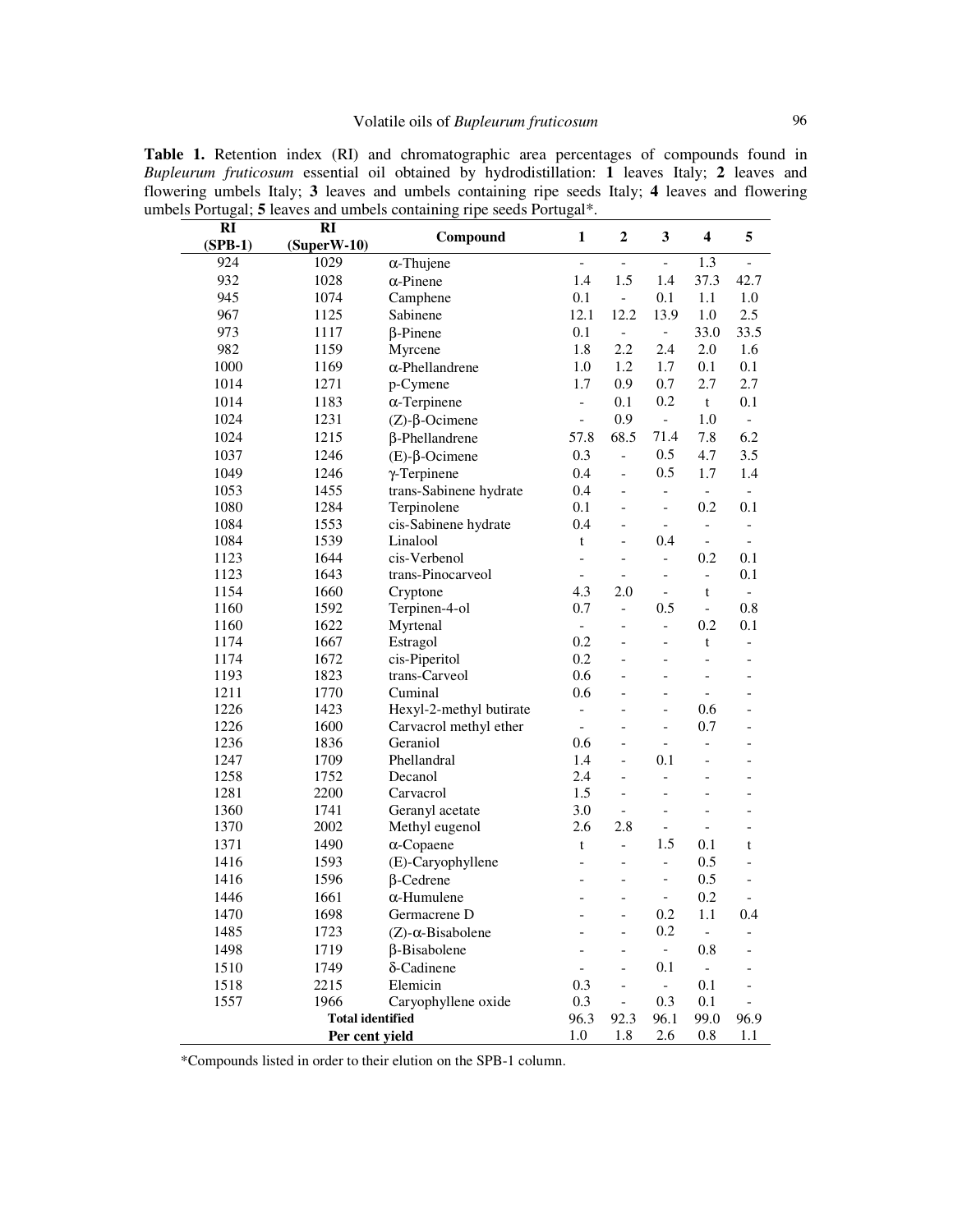The main difference between SFE and SD oils was the content of sesquiterpenes which are higher in the SFE products (see Tables 1 and 2): i.e. for the Germacrene D (24.6% vs 1.1%). This result is rationalized as follows. Essential oil compounds are only slightly soluble in water, therefore. only low molecular weight compounds are taken from the vegetable matrix. Supercritical  $CO<sub>2</sub>$ emulates an organic solvent characteristics with changes in extraction conditions (temperature and pressure). Also, by using this process, high molecular weight compounds can be extracted from the *Bupleurum* spp. particles. The extend of extraction of these compounds must be optimize for SFE.

**Table 2.** Retention index (RI) and chromatographic area percentages of compounds found in *Bupleurum fruticosum* supercritical extracts: **1** leaves Italy; **2** leaves and flowering umbels Italy; **3** leaves and umbels containing ripe seeds Italy; **4** leaves and flowering umbels Portugal; **5** leaves and umbels containing ripe seeds Portugal.

| RI                      | RI             | Compound                               | $\mathbf{1}$             | $\overline{2}$           | 3    | $\overline{\mathbf{4}}$      | 5                        |
|-------------------------|----------------|----------------------------------------|--------------------------|--------------------------|------|------------------------------|--------------------------|
| (SPB-1)                 | $(Super W-10)$ |                                        |                          |                          |      |                              |                          |
| 924                     | 1029           | $\alpha$ -Thujene                      | $\overline{\phantom{0}}$ | $\overline{\phantom{0}}$ | 0.1  | $\overline{a}$               | $\overline{\phantom{0}}$ |
| 932                     | 1028           | $\alpha$ -Pinene                       | 1.3                      | 1.4                      | 1.3  | 30.3                         | 33.3                     |
| 945                     | 1074           | Camphene                               |                          | 0.1                      | 0.1  |                              |                          |
| 967                     | 1125           | Sabinene                               | 12.0                     | 12.1                     | 13.9 | 1.0                          | 2.5                      |
| 973                     | 1117           | $\beta$ -Pinene                        | 0.4                      | 0.3                      | 0.6  | 19.1                         | 21.9                     |
| 982                     | 1159           | Myrcene                                | 1.1                      | 2.2                      | 2.2  | 0.5                          | 0.8                      |
| 1000                    | 1169           | $\alpha$ -Phellandrene                 | 1.0                      | 1.3                      | 1.8  | $\overline{a}$               |                          |
| 1006                    | 1152           | 3-Carene                               | $\overline{a}$           | 0.1                      | 0.4  | $\qquad \qquad \blacksquare$ | 0.1                      |
| 1014                    | 1271           | p-Cymene                               | 2.3                      | 1.7                      | 0.5  | 2.5                          | 2.9                      |
| 1019                    | 1205           | Limonene                               | 0.5                      | 0.9                      | 5.2  | $\overline{a}$               | 0.1                      |
| 1024                    | 1231           | $(Z)$ - $\beta$ -Ocimene               | $\overline{a}$           | 1.0                      | 0.7  | $\overline{a}$               | $\overline{\phantom{m}}$ |
| 1024                    | 1215           | $\beta$ -Phellandrene                  | 53.0                     | 64.9                     | 65.1 | 5.7                          | 6.9                      |
| 1037                    | 1246           | $(E)$ - $\beta$ -Ocimene               | 0.1                      | 0.2                      | 0.2  | 2.3                          | 2.1                      |
| 1049                    | 1246           | $\gamma$ -Terpinene                    | 0.1                      | 0.1                      | 0.2  | 0.1                          | 0.5                      |
| 1080                    | 1284           | Terpinolene                            | $\frac{1}{2}$            | 0.2                      | 0.1  | 0.1                          | $\frac{1}{2}$            |
| 1160                    | 1592           | Terpinen-4-ol<br>0.2                   |                          | 0.3                      | 0.1  | 0.4                          | 0.1                      |
| 1370                    | 2002           | Methyl eugenol                         | 9.8                      | 4.0                      | 1.2  | 0.2                          | 0.1                      |
| 1380                    | 1535           | $\beta$ -Cubebene<br>0.1               |                          | 0.4                      | 0.2  | 0.4                          | 0.2                      |
| 1416                    | 1593           | (E)-Caryophyllene<br>0.2<br>0.1<br>0.1 |                          | 0.1                      | 0.3  |                              |                          |
| 1470                    | 1698           | 0.3<br>Germacrene D<br>0.4<br>0.4      |                          | 24.6                     | 18.2 |                              |                          |
| 1481                    | 1725           | Bicyclogermacrene                      | 0.1                      | 0.1                      | 0.2  | 0.9                          | 0.7                      |
| 1554                    | 2110           | Spathulenol                            |                          | $\overline{\phantom{0}}$ | 0.3  | 0.2                          | 0.1                      |
| <b>Total identified</b> |                |                                        |                          | 91.8                     | 94.8 | 88.4                         | 90.8                     |
| Per cent yield          |                |                                        |                          | 0.4                      | 2.7  | 0.1                          | 1.1                      |

\* Compounds listed in order to their elution on the SPB-1 column.

The essential oil is generally obtained by hydro- or steam distillation. This technique, even when do not induce extensive phenomena of hydrolysis and thermal degradation, give in any case a product with a characteristic off odour. Solvent extraction can give an oil, but on account of a high content of waxes and/or other high molecular mass compounds, often give rise to a concrete with a scent very similar to the material from which it was derived. A further drawback of this technique is that small amounts of organic solvents can pollute the extraction product. Supercritical fluid extraction, SFE, is a good technique for the production of flavours and fragrances from natural materials and can constitute a valid alternative to both the above-mentioned processes. In fact compressed carbon dioxide, CO2, is able to solubilize hydrocarbon and oxygenated mono- and sesquiterpenes, the main essential oils constituents. The separation of the extractant is easy and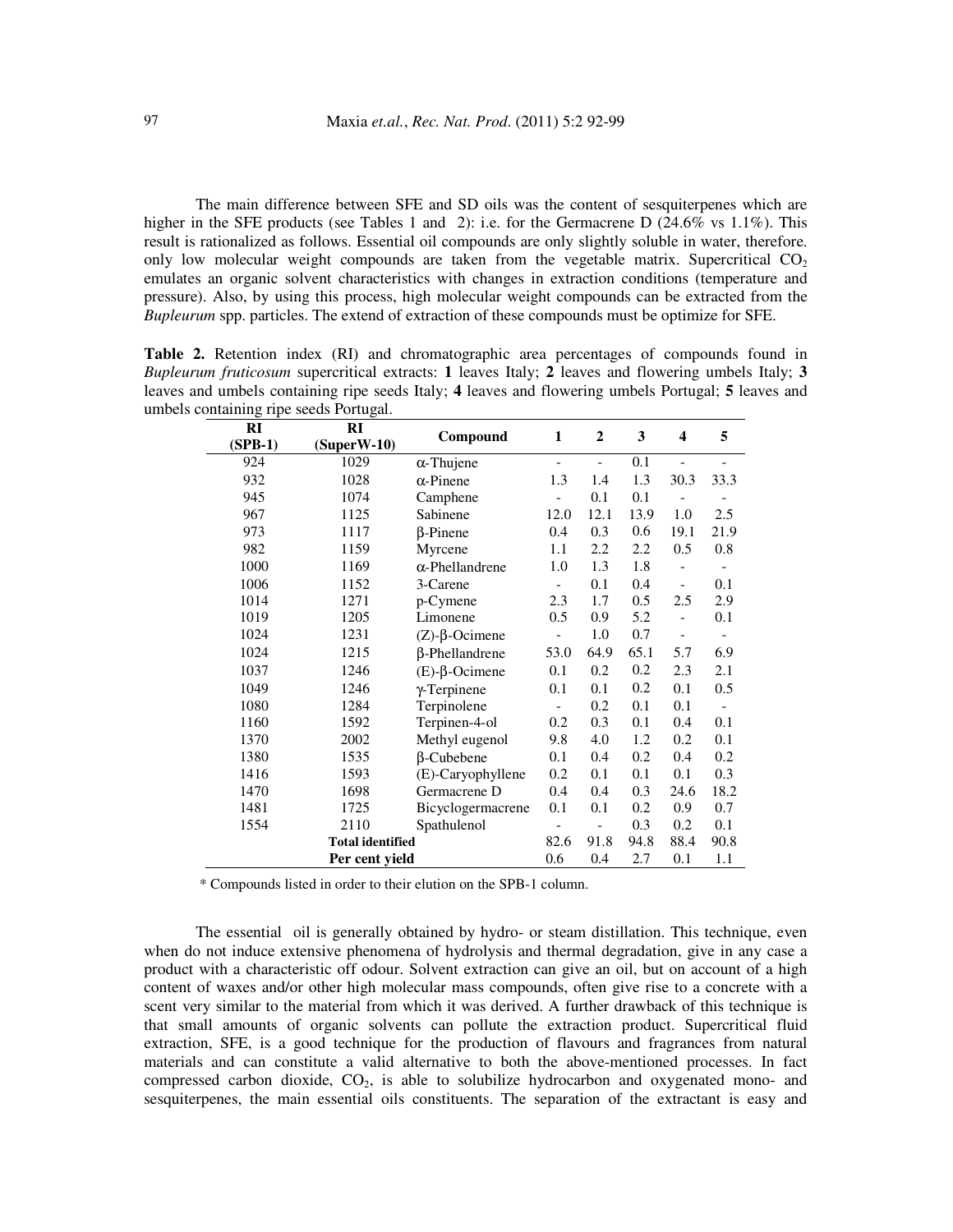possible residues do not cause a risk for the human health. Indeed,  $CO<sub>2</sub>$  besides being safe, noncombustible and inexpensive, is non-toxic.

Evaluation of MIC and MLC of the oils showed a variability of inhibition among all the fungi tested (Table 3). Italian oil proved to be active against *Cryptococcus neoformans*, with MIC and MLC values ranging from 0.32-0.64 µL/mL. This oil might be useful for the control of cryptococcal infections. On the other hand, both oils showed low activity for *Candida* and *Aspergillus* strains, with MIC values ranging from 10 to  $20\mu L/mL$ 

| <b>Strains</b>                              | Portugal          |             | Italy                |              | Fluconazole |           | <b>Amphotericin B</b> |                |
|---------------------------------------------|-------------------|-------------|----------------------|--------------|-------------|-----------|-----------------------|----------------|
|                                             | MC <sup>(a)</sup> | $MLC^{(a)}$ | $\mathbf{MIC}^{(a)}$ | $MLC^{(a)}$  | MIC         | MLC       | $MIC^{(b)}$           | $MLC^{(b)}$    |
| C. albicans ATCC 10231                      | 5.0               | 5.0         | 1.25                 | 2.5          | 1           | >128      | N.T <sup>(c)</sup>    | N.T            |
| C. tropicalis ATCC 13803                    | 5.0               | 5.0         | 5.0                  | 5.0          | 4           | >128      | N.T                   | N.T            |
| C. krusei H9                                | 5.0               | 5.0-10.0    | 2.5                  | 2.5          | 64          | 64-128    | N.T                   | N.T            |
| Candida guillermondii MAT23                 | 2.5               | $2.5 - 5.0$ | 2.5                  | 2.5          | 8           | 8         | N.T                   | N.T            |
| Candida parapsilosis ATCC 90018             | 5.0               | $2.5 - 5.0$ | 2.5                  | 5            | <1          | <1        | N.T                   | N.T            |
| Cryptococcus neoformans CECT 1078 1.25-0.64 |                   | 1.25        | 0.32                 | 0.64         | 16          | 128       | N.T                   | N.T            |
| T. mentagrophytes FF7                       | 2.5               | 2.5         | 2.5                  | 5            | $16 - 32$   | $32 - 64$ | N.T                   | N.T            |
| Microsporum canis FF1                       | 1.25              | 1.25        | $1.25 - 2.5$         | $1.25 - 2.5$ | 128         | 128       | N.T                   | N.T            |
| Trichophyton rubrum CECT 2794               | 1.25              | 1.25        | 1.25                 | 1.25         | 16          | 64        | N.T                   | N.T            |
| M. gypseum CECT 2905                        | 2.5               | 2.5         | 2.5                  | 5            | 128         | >128      | N.T                   | N.T            |
| Epidermophyton floccosum FF9                | 1.25              | 2.5         | 1.25                 | 1.25         | 16          | 16        | N.T                   | N.T            |
| Aspergillus niger ATCC16404                 | 10.0              | >20         | $5 - 10$             | 20           | N.T         | N.T       | $1 - 2$               | $\overline{4}$ |
| A. fumigatus ATCC 46645                     | $10-20$           | 20          | $5 - 10$             | >20          | N.T         | N.T       | 2                     | $\overline{4}$ |
| A. flavus F44                               | >20               | >20         | 10                   | >20          | N.T         | N.T       | 2                     | 8              |

**Table 3.** Antifungal activity (MIC and MLC) of *Bupleurum fruticosum* oil against for *yeasts*, dermatophyte and *Aspergillus* strains.

<sup>*a*</sup> MIC and MLC were determined by a macrodilution method and expressed in  $\mu$ L/mL(v/v).

<sup>b</sup> MIC and MLC were determined by a macrodilution method and expressed in  $\mu$ g/mL (w/v).

<sup>c</sup> Not tested. Results were obtained from 3 independent experiments performed in duplicate.

### **Acknowledgments**

The authors are grateful to Fundação para a Ciência e Tecnologia (FCT) and POCI 2010/FEDER for financial support.

### **References**

- [1] T. G. Tutin, V. H. Heywood, N. A. Burges, D. M. Moore, D. H. Valentine, S. M. Walters and D. A. Webb (1980) Flora Europaea, Cambridge University Press, Cambridge.
- [2] S. Pignatti (1982). Flora d'Italia, Vol. 2. Edagricole, Bologna
- [3] V. Picci, A. Atzei and A. Manunta (1974) About the content in essential oil in the official species of Sardinia: I. Morphosystematic and chemical notes on *Bupleurum fruticosum*, *Rivista Italiana* EPPOS, **5**, 1-6.